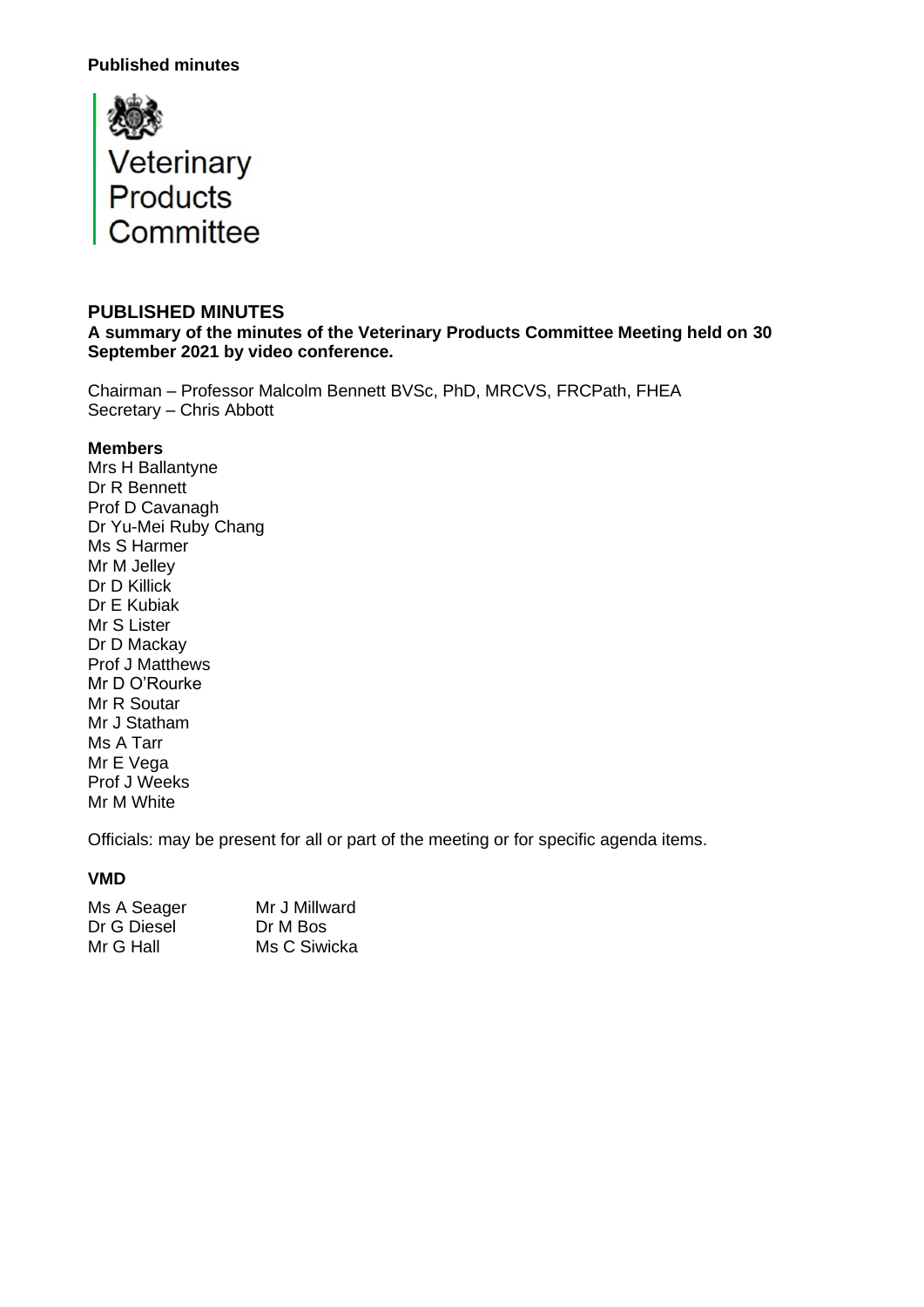- 1. Announcements and apologies for absence
- 2. Declaration of interests
- 3. SAVSNET and Adverse Drug Reactions
- 4. Minutes of the meeting held on 20 May 2021
- 5. Matters arising from the minutes 5.1. Working group on ectoparasiticides 5.2. VPC Open meeting 2021
	- 5.3. Anthelmintic resistance
	- 5.4. Extemporaneous products
- 6. UK Pharmacovigilance Report for April to July 2021
- 7. Evaluation of VMD assessment reports: selection
- 8. Legislation update
- 9. Annual declaration of members' interests
- 10. Items for information
- 11. Horizon scanning
- 12. Any other business
- 13. Date of next meeting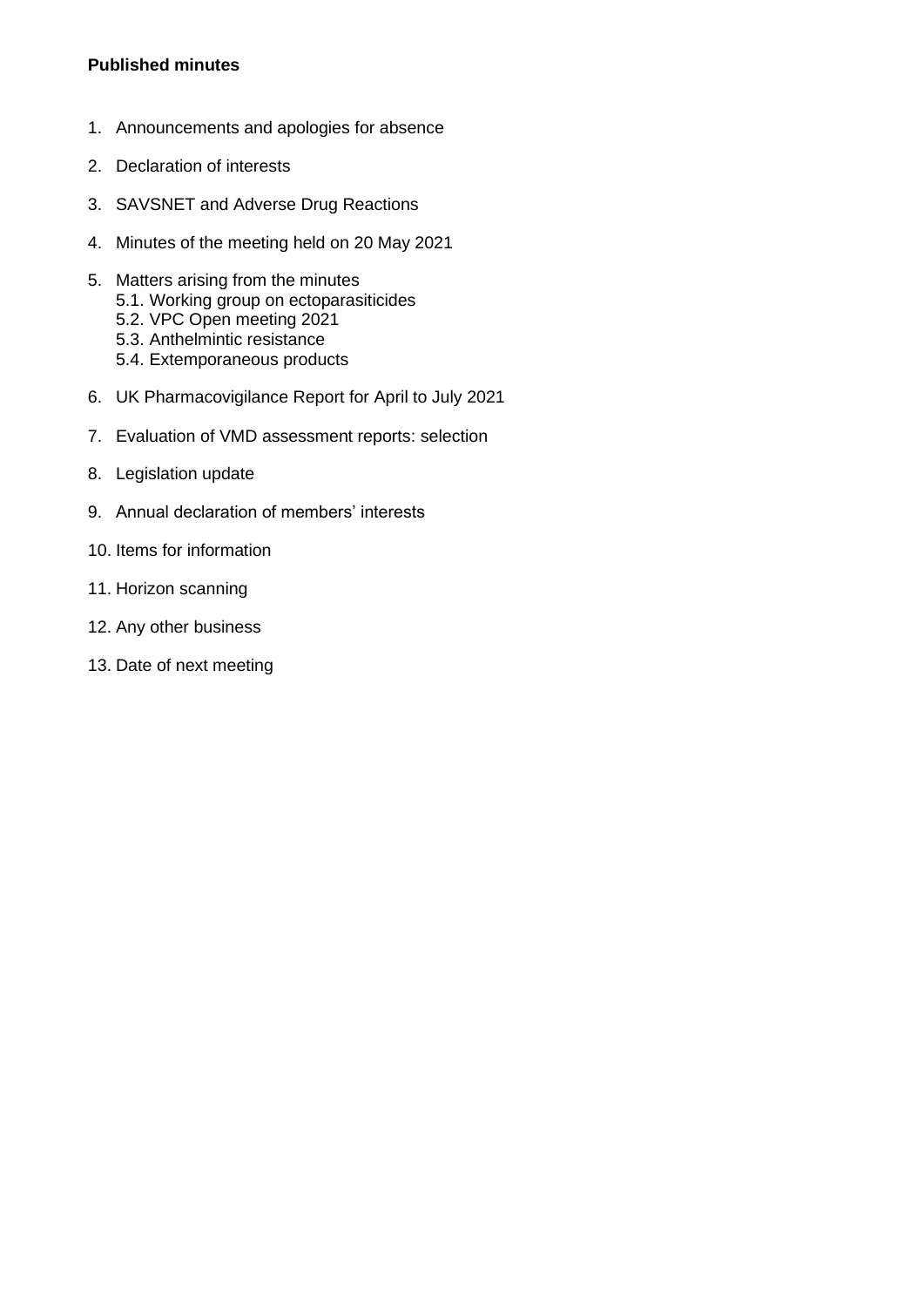# **1. Announcements and apologies for absence**

- 1.1. The Chairman reminded Members and Officials that all papers, unless otherwise indicated, and discussions of the Committee are confidential. No information relating to the proceedings of the Committee or papers presented to the Committee may be divulged to any third party.
- 1.2. The Committee congratulated Abi Seager on her appointment to Chief Executive of VMD following Peter Borriello's retirement.
- 1.3. Apologies for absence had been received from Dr Burnett and Professor Robertson.

# **2. Declaration of interests**

The Chairman reminded Members of the procedure for declaring interests at VPC meetings. Interests declared were minuted under the individual items.

# **3. SAVSNET and Adverse Drug Reactions**

- 3.1. Heather Davies, a PhD student currently working on one of the VMD's R&D projects, gave a presentation to the Committee in which she explained that she was investigating whether the Small Animal Veterinary Surveillance Network (SAVSNET) informatics system can be used to improve signal detection and reporting of adverse drug reactions (ADR). SAVSNET is embedded in practice management software and collects electronic health records in near real-time from participating first opinion veterinary practices in the UK. An ADR button was added to the system in September 2020 and since then has been used for vets and veterinary nurses to report information for onward transmission to the VMD. The project has been looking at how the information collected through electronic health records can allow an informatics approach to be taken to identifying ADRs, providing a unique source of pharmacovigilance data without relying on active reporting. By automatically scanning records for information on drug use and known side effects it has been possible to identify possible adverse reactions which may not have been reported. These reactions can be further analysed to find further data such as how long after treatment they occur. Intended future directions include improving the uptake of SAVSNET in practices and using it to monitor new drugs and identify unknown drug effects.
- 3.2. The members thanked her for an interesting presentation which emphasised the usefulness of intelligent data mining in this area. It was noted that there was an initiative to mirror its use with farm animals.

## **4. Minutes of the meeting held on 20 May 2021**

4.1. The Committee had cleared the minutes of the May meeting by correspondence and the summary minutes were available on the VPC website [\(www.gov.uk/government/organisations/veterinary-products-committee/about/membership\)](http://www.gov.uk/government/organisations/veterinary-products-committee/about/membership).

# **5. Matters arising from the minutes**

- 5.1. Minute 5.1: Working group on ectoparasiticides
	- 5.1.1 Professor Weeks had been in discussions with various organisations who were interested in joining the group looking at the environmental effects of ectoparasiticides and would be arranging a meeting with them. There was significant new academic activity in this area as well.
	- 5.1.2 A member reported that products including ectoparasiticides authorised for companion animals were commonly used on horses by their owners and this unregulated use was promoted over social media. VMD agreed to explore further and will let the committee know what action it will take before the next meeting.
- 5.2. Minute 5.2: VPC Open meeting 2021
	- 5.2.1 It was confirmed that the VMD and VPC Open Day will be held on 29 November and will again take the format of online presentations. It was agreed that VPC could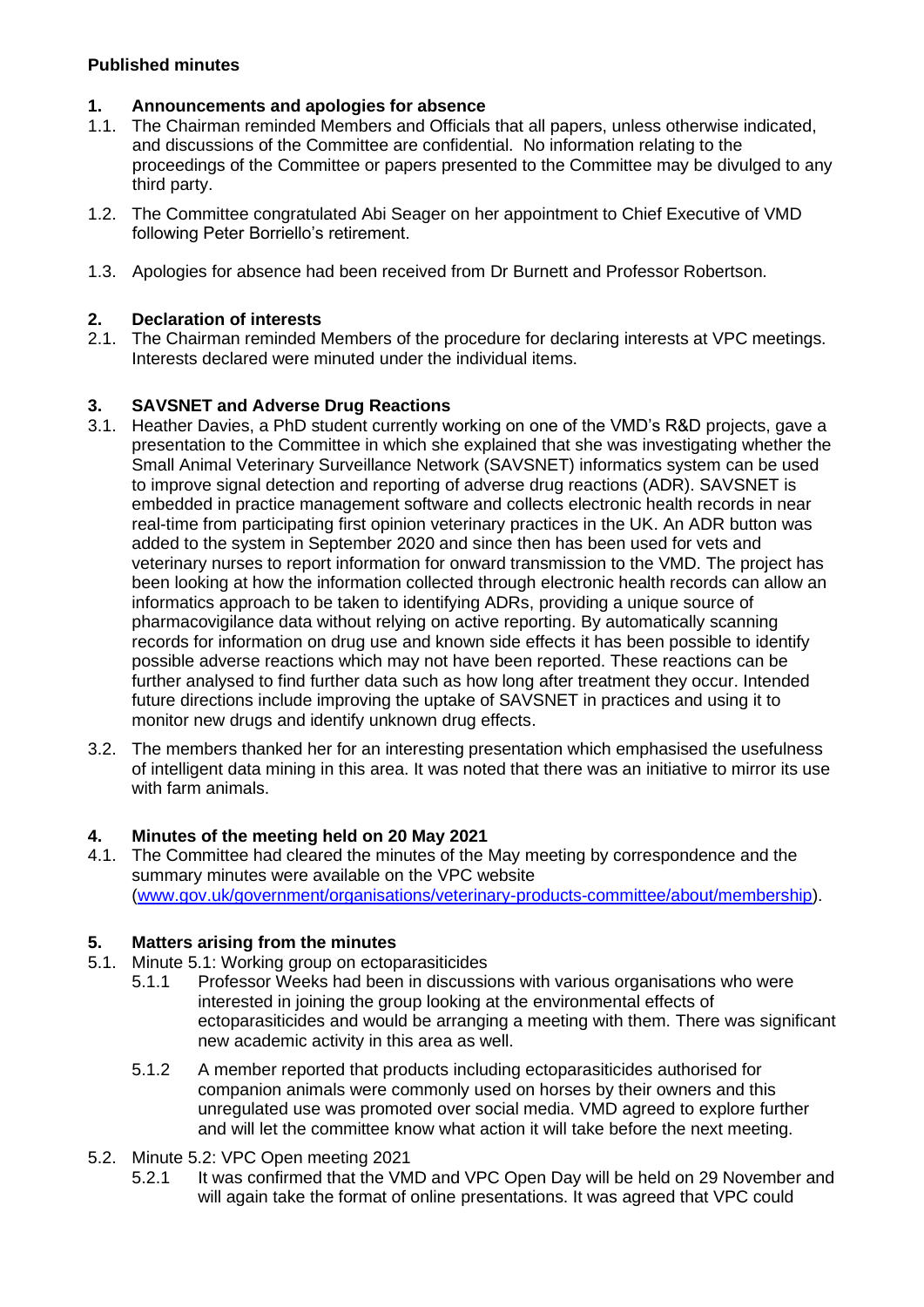produce videos on ectoparasiticides in the environment, the effects of climate change on veterinary medicines usage and human adverse reactions. VPC to confirm their participants to VMD by 8 October and the presentations to be completed by 3 November.

- 5.3. Minute 5.3: Anthelmintic resistance
	- 5.3.1 An article written by the pharmaceutical industry had appeared in a veterinary journal recommending a treatment regime for anthelmintics which was more frequent than that described in the products' SPCs. VMD will raise with NOAH and VPC would also consider writing to them and informing BVA and BSAVA about their concerns.
- 5.4. Minute 6.2.2: Extemporaneous products
	- 5.4.1 Following an action that had arisen at the May meeting, a letter had been sent on behalf of the committee to the RCVS to encourage them to remind vets of the importance of providing suitable warnings when prescribing extemporaneous products, also known as 'specials'. In their response, RCVS have committed to promote the issue in their various media.
	- 5.4.2 VMD provided members with information about the manufacture and GMP compliance of extemporaneous products.
	- 5.4.3 A member reported that there has been interest in off label use of a product manufactured by an authorised veterinary specials manufacturer (ManSA), although there is only anecdotal evidence of its efficacy. VMD noted that ManSAs are legally required to submit information about adverse reactions, including lack of efficacy, and a proposed amendment to the Veterinary Medicines Regulations (VMR) will allow it to request sales data for this type of product in the future.

## **6. The UK Pharmacovigilance report**

## 6.1 **Introduction**

6.1.1. The Committee considered and commented upon the Pharmacovigilance Report for April to July, which was presented by the head of the VMD's Pharmacovigilance Unit.

## 6.2 **Suspected adverse event reports in humans**

6.2.1. VMD highlighted a small number of hypersensitivity reactions which had been reported in people following exposure to pour-on products for sheep and cattle. VMD informed the committee that these products have been placed on alert, and the SPCs of the relevant products will be reviewed to ensure that appropriate warnings are included.

## 6.3 **Suspected adverse event reports in animals**

6.3.1. VMD informed the committee of a number of signals of concern being detected for a product for dogs. VMD confirmed that the MAH has been requested to update their SPC with further warnings and to monitor other signs where there is currently insufficient information to take immediate action. The MAH has also been requested to obtain detailed history for each adverse event to determine the use of concurrent NSAIDs.

## 6.4 **Environmental incidents**

6.4.1. No environmental reports were received during this surveillance period.

## **7. Evaluation of VMD assessment reports: Selection**

7.1. Members were asked to select four marketing authorisation applications where the VMD has led and completed the initial assessment in the 12 months leading up to the end of August 2021 for the annual exercise to evaluate VMD assessments. The committee selected two pharmaceutical products from the list provided, both of which were indicated for use in a food-producing species, one biological product and one biopharma product.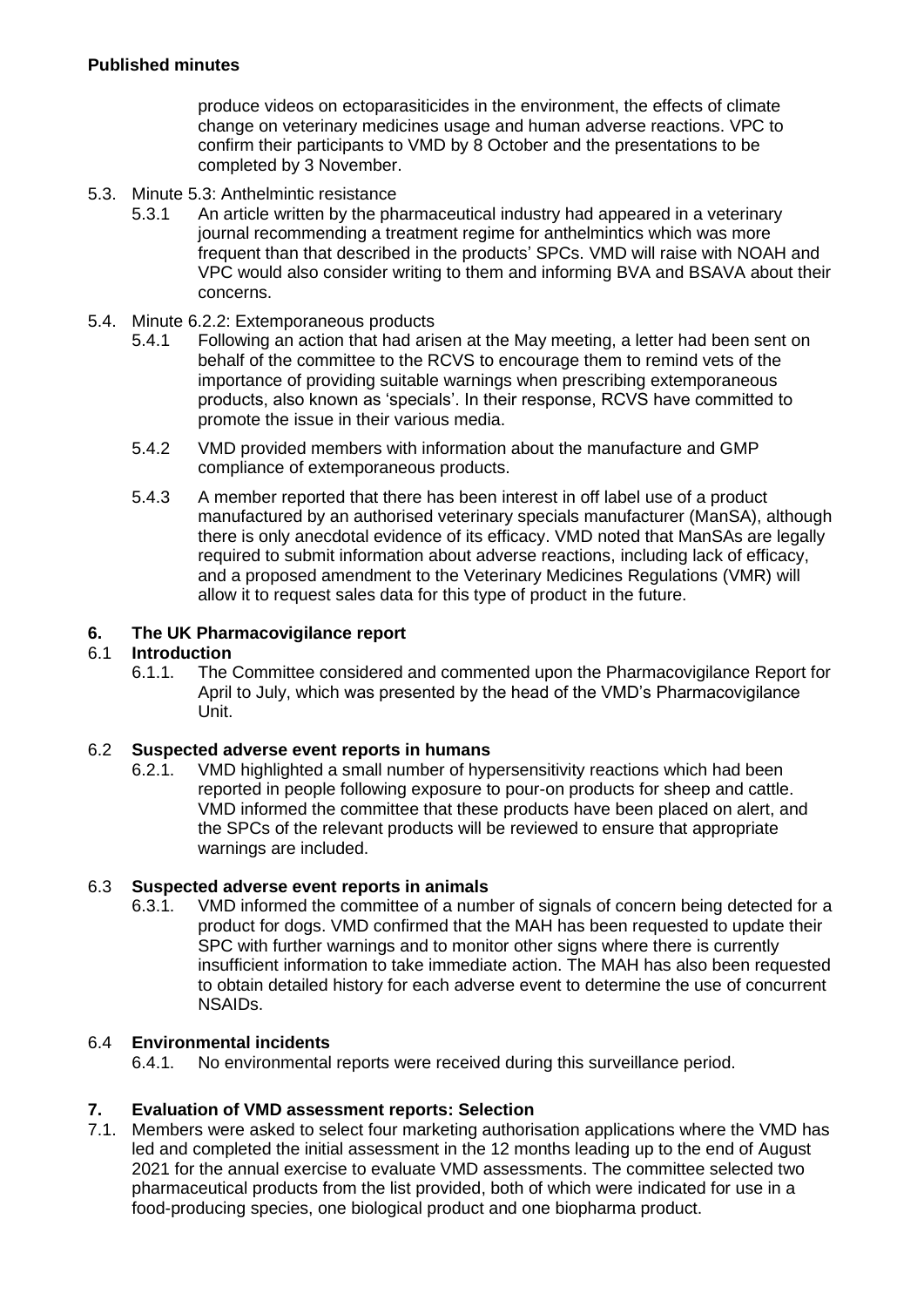7.2. The assessment reports for the selected products would be sent to members by 12 October for them to evaluate against the specified criteria. Members were asked to submit their evaluations to the secretariat by 24 December so they could be presented to the committee for discussion at its meeting in February 2022.

## **8. Legislation update**

- 8.1. VMD reported that it had finished the decision-making on the proposed changes to the existing VMR and was now considering the changes in the EU legislation. Consultations with the animal sector will start later this year. Divergence between the Regs was a recognised risk and mitigating actions are being considered. One such issue was the EU ban on group prophylaxis use of antimicrobials.
- 8.2. It was noted that the Scottish government was currently carrying out a review of aquaculture regulations.

#### **9. Annual declaration of members' interests**

9.1. Members were asked to send their declared interests to the Secretariat.

#### **10. Items for information**

- 10.1. The following items for information are publicly available:
	- 10.1.1 The Veterinary Medicines Directorate Product Information Database [\(http://www.vmd.defra.gov.uk/ProductInformationDatabase/\)](http://www.vmd.defra.gov.uk/ProductInformationDatabase/).
- 10.2. The following items for information are not publicly available:
	- 10.2.1 Report to the VPC on new ATC applications.
	- 10.2.2 Review of Special Import activity.
		- 10.2.2.1. A member queried the reason for the import of a product. VMD would look into and respond after the meeting.
	- 10.2.3 Report to the VPC on new MA applications granted.
		- 10.2.3.1. The name of a product was queried as it seemed to be promotional but VMD explained it met the suitability criteria.
	- 10.2.4 Report from the Scientific Secretariat and the Biological Committee.
	- 10.2.5 VPC meeting dates 2022

#### **11. Horizon scanning: issues for consideration**

11.1. A member had seen a roadside advert encouraging dog owners to get them treated for lungworm. As there was no product or company name mentioned it was decided it did not require further investigation.

#### **12. Any other business**

- 12.1. The following members would be leaving the Committee at the end of the year: Prof Cavanagh, Ms Harmer, Mr Lister, Prof Matthews, Mr O'Rourke and Prof Robertson. The Chairman thanked them for their valuable contributions.
- 12.2. The following members had agreed to serve a second term starting in January: Mrs Ballantyne, Dr Bennett, Dr Chang, Ms Tarr, Mr Vega and Mr White.
- 12.3. A member said that the Red Tractor veterinary reporting form requires the farmer to declare that he or she takes ultimate responsibility for the use of antibiotics on the farm, but his understanding, and that of the RCVS, is that it falls to the prescribing veterinary surgeon. He would send VMD more information to consider.